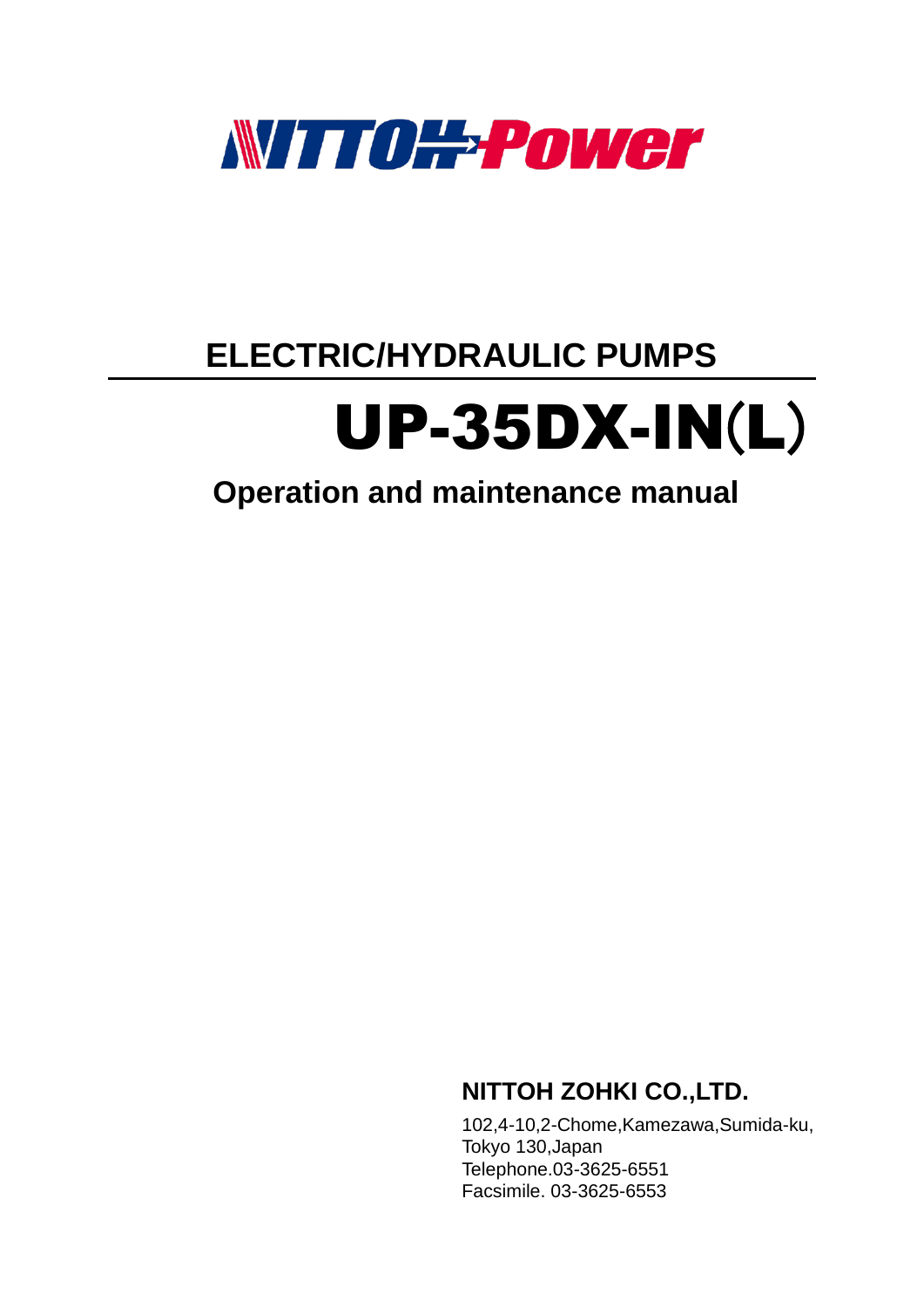## INDEX

| 1              | Safety information------------------------   |    | page |
|----------------|----------------------------------------------|----|------|
|                | 2 Description of components-------------     | 4  |      |
|                | 3 Instructions before use------------------  | 4  |      |
|                | Operation----------------------------------- | 5  |      |
| 5 <sup>5</sup> | Maintenance------------------------------    | 5  |      |
| 6              | How to remove the cover--------------        | 9  |      |
|                |                                              | 10 |      |
|                | 8 Construction drawings------------------    | 11 |      |
|                |                                              | 12 |      |
|                | 10 Trouble shooting guide------------------  | 13 |      |
| 11             | Warranty-----------------------------------  | 14 |      |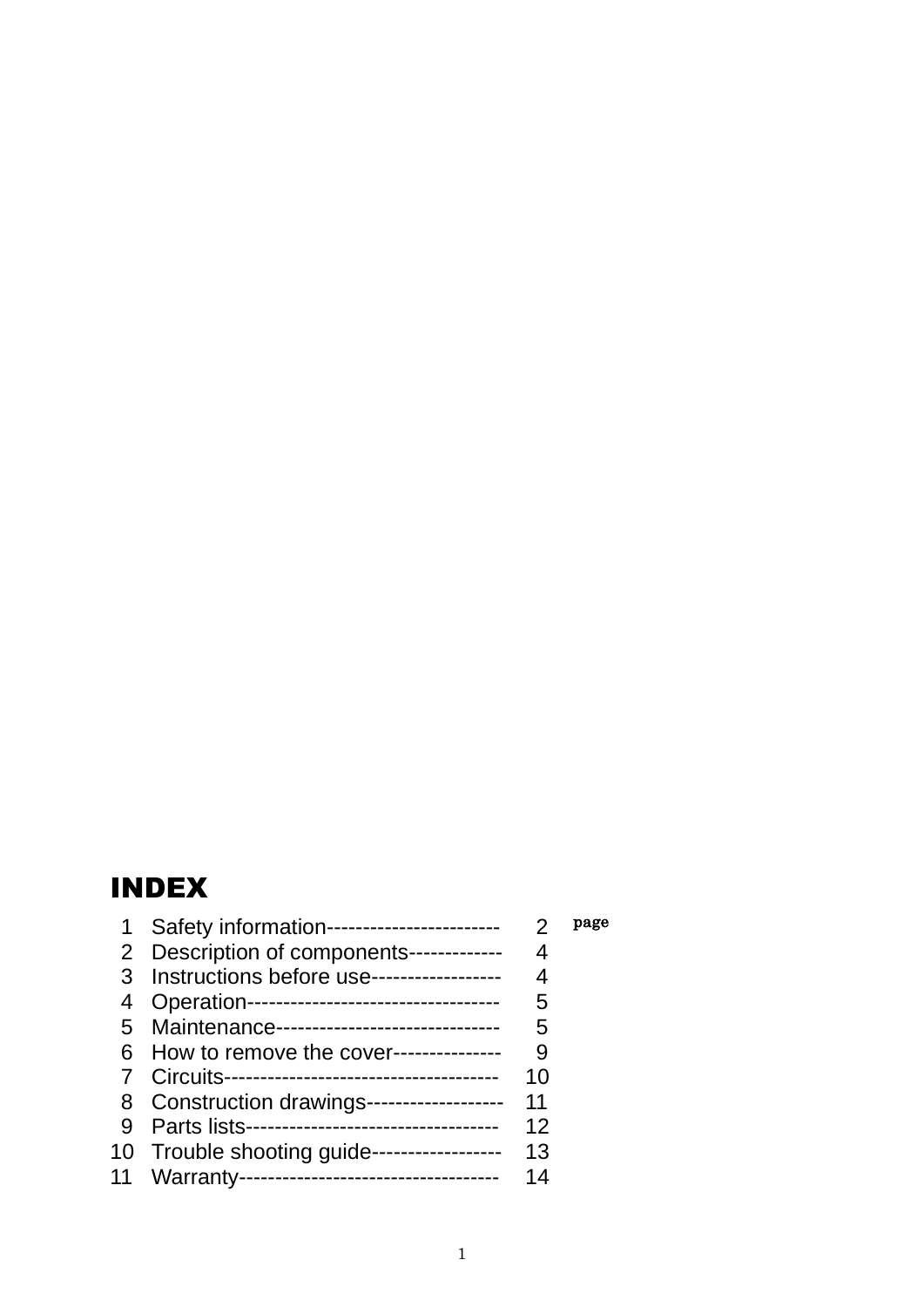## 1 Safety Information

Three types of symbols are used in this instruction manual to ensure correct use of the product and to prevent harm to you or others or damage to property. The symbols and their meanings are as follows. Please read the text after understanding the contents carefully. NITTOH ZOHKI is not responsible for any damage or injury resulting from unsafe use of the product, lack of maintenance, or improper application of the system.

Cautions remarks used in this manual are classified as follows;

| <b>DANGER</b> | If this symbol is ignored and the product is handled improperly,<br>there is a high probability that the user will be killed or seriously<br>injured. |
|---------------|-------------------------------------------------------------------------------------------------------------------------------------------------------|
|               |                                                                                                                                                       |
| WARNING       | Indicates a potentially hazardous situation which, if not avoided,<br>could result in death or serious injury to the user.                            |
|               |                                                                                                                                                       |
| CAUTION       | Indicates a potentially hazardous situation which, if not avoided,<br>could result in injury to the user or property damage.                          |

### Cautions when installed



■Install the unit stably.

Since this pump uses a sealed tank, it can be used in all directions (diagonal, upside down, vertical, horizontal), but please do not place it on an unstable surface. However, do not place it on an unstable surface, as it may fall and cause injury. When installing the product at an angle, make sure to fix it firmly.

■Prepare the work environment.

Remove any objects (high temperature, fire, movable objects, sharp objects, corrosive objects, etc.) around the work area where the pump is used that may cause injury or harm to the user.

| CAUTION                                                                                                                                                                                                                                                 |  |  |  |  |
|---------------------------------------------------------------------------------------------------------------------------------------------------------------------------------------------------------------------------------------------------------|--|--|--|--|
| Avoid rain and moisture, and use the product in a place with as little dust as possible.                                                                                                                                                                |  |  |  |  |
| Avoid direct sunlight in summer. The temperature of the hydraulic fluid may rise, causing<br>problems with processing and equipment.                                                                                                                    |  |  |  |  |
| <b>For outdoor use in extremely cold weather, replace with hydraulic fluid of the proper</b><br>viscosity. The viscosity of hydraulic fluid increases as the temperature of the fluid drops,<br>which may cause problems with processing and equipment. |  |  |  |  |
|                                                                                                                                                                                                                                                         |  |  |  |  |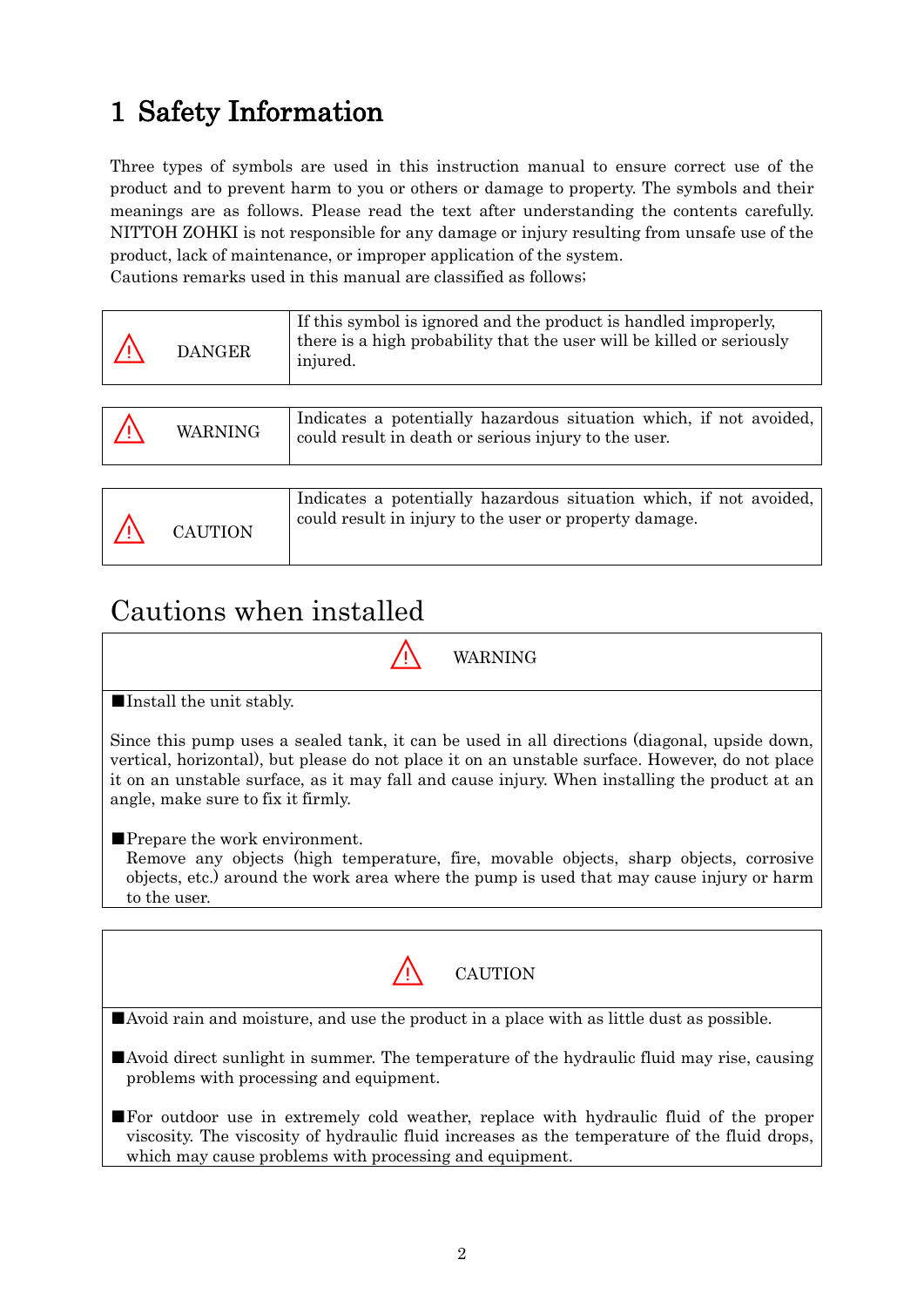### Precautions for use



■When using auxiliary cords, please use 1.25  $\text{m}$  or more thick cords so that the voltage will not drop, and the length should be within 10m.

### Specifications

| Model, No | Electric motor  | Hydraulic pump        |                 |                       | Reservoir       | Weight   |                |
|-----------|-----------------|-----------------------|-----------------|-----------------------|-----------------|----------|----------------|
|           | Commutator      | Max,                  |                 | Flow Rate             |                 |          |                |
|           | and open type,  | Work pressure         |                 |                       |                 | Capacity | 1 <sub>L</sub> |
| $UP-35DX$ | 0.35KW          | <b>MPa</b>            |                 |                       | L/min(50Hz)     | 1.0L     |                |
| $-IN(L)$  | 200-230V        |                       |                 |                       |                 | (2.0L)   | $10.5$ Kg      |
|           | $50/60$ Hz      | 1 <sup>st</sup> stage | 2 <sub>nd</sub> | 1 <sup>st</sup> stage | 2 <sub>nd</sub> | Usable   |                |
|           | single phase,   |                       | stage           |                       | stage           | 0.8L     | 2L             |
|           | "E" insulation, |                       | 70              | 2.5                   | 0.3             | (1.6L)   | (12Kg)         |
|           | $2000$ rpm      |                       |                 |                       |                 |          |                |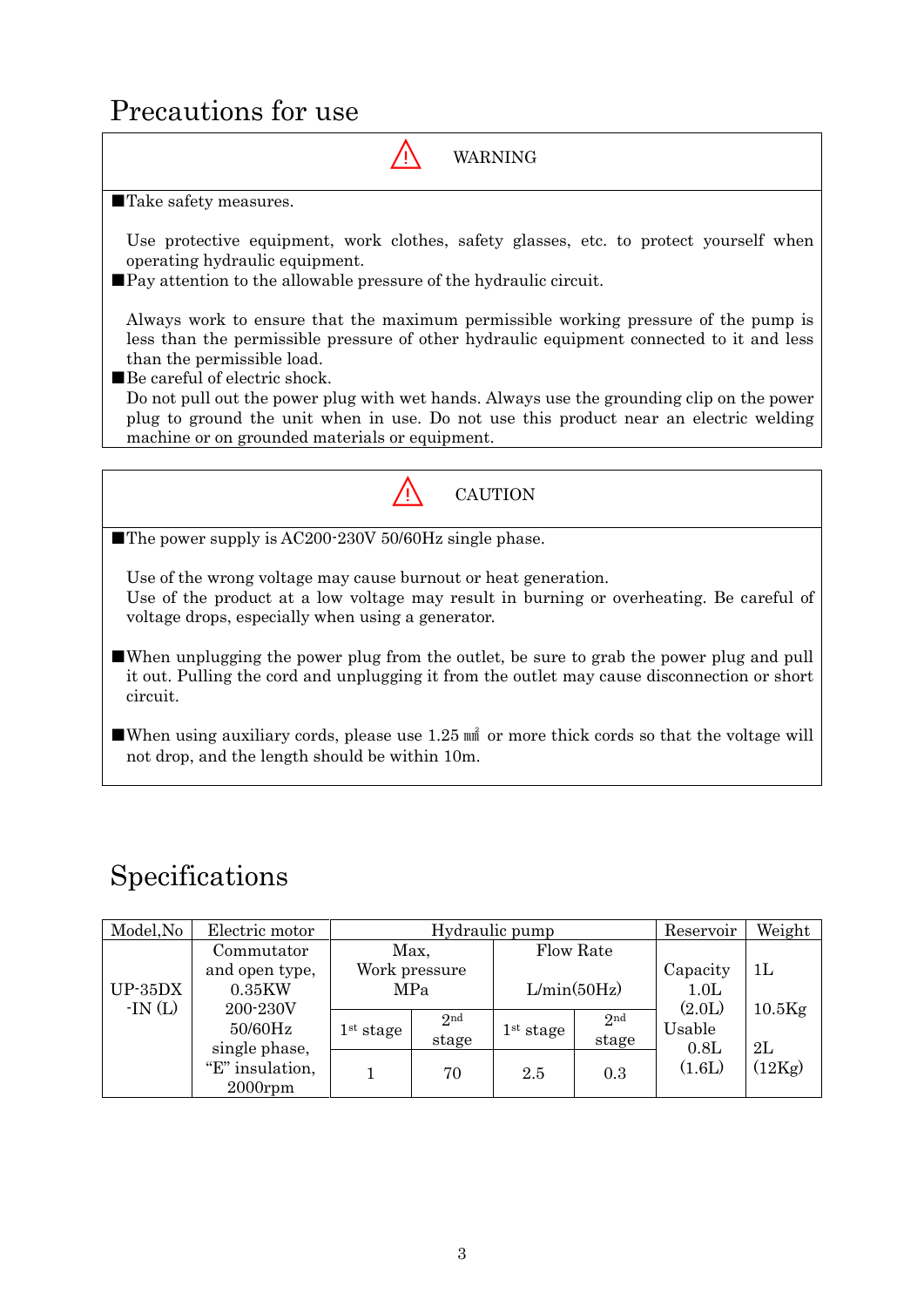### 2 Description of components



| 1  | Pump body        |
|----|------------------|
| 2  | Back Cover       |
| 3  | Tank Cover       |
| 4  | Pump Feet        |
| 5  | Relief Valve     |
| 6  | Air Relief Valve |
| 7  | Storage Box      |
| 8  | Oil Feeding Plug |
| 9  | Discharge Port   |
| 10 | Power Cord       |
| 11 | Operation Cord   |
| 12 | Fuse             |
|    |                  |

### 3 Instructions before use

3-1 Please make sure that there is no damage or oil leakage during transportation.

 $3-2$  /  $\bigwedge$  CAUTION Oil feeding plug

The tank (using a rubber tank) is a sealed type, so please use a sealed fueling plug. Also, be sure to use a coupler with a check valve.

 $3-3$  /! WARNING Check the power supply

The power supply is AC200-230V (50/60Hz) single phase. Be sure to ground the unit when using it.

 $3-4$   $\overrightarrow{J}$  WARNING Check the hydraulic oil

To check the oil level, use the following method.

Always check the amount of oil in the pump with the cylinder of the connected equipment fully returned before operation, and always use the correct amount. If oil is supplied when the cylinder lot of the connected equipment is out, there will be no place for the oil in the cylinder to return, and the oil will overflow, or high pressure will be generated in the tank, which is dangerous.

(1) Turn the cylinders of the connected devices back on completely.

(2) Unplug the power supply.

(3) Stand the pump upright with the oil tank side down.

(4) Turn the oil feeding plug with a flat-blade

screwdriver in the semi-clockwise direction to remove it.

(5) Check the amount of oil from the removed oil supply port.

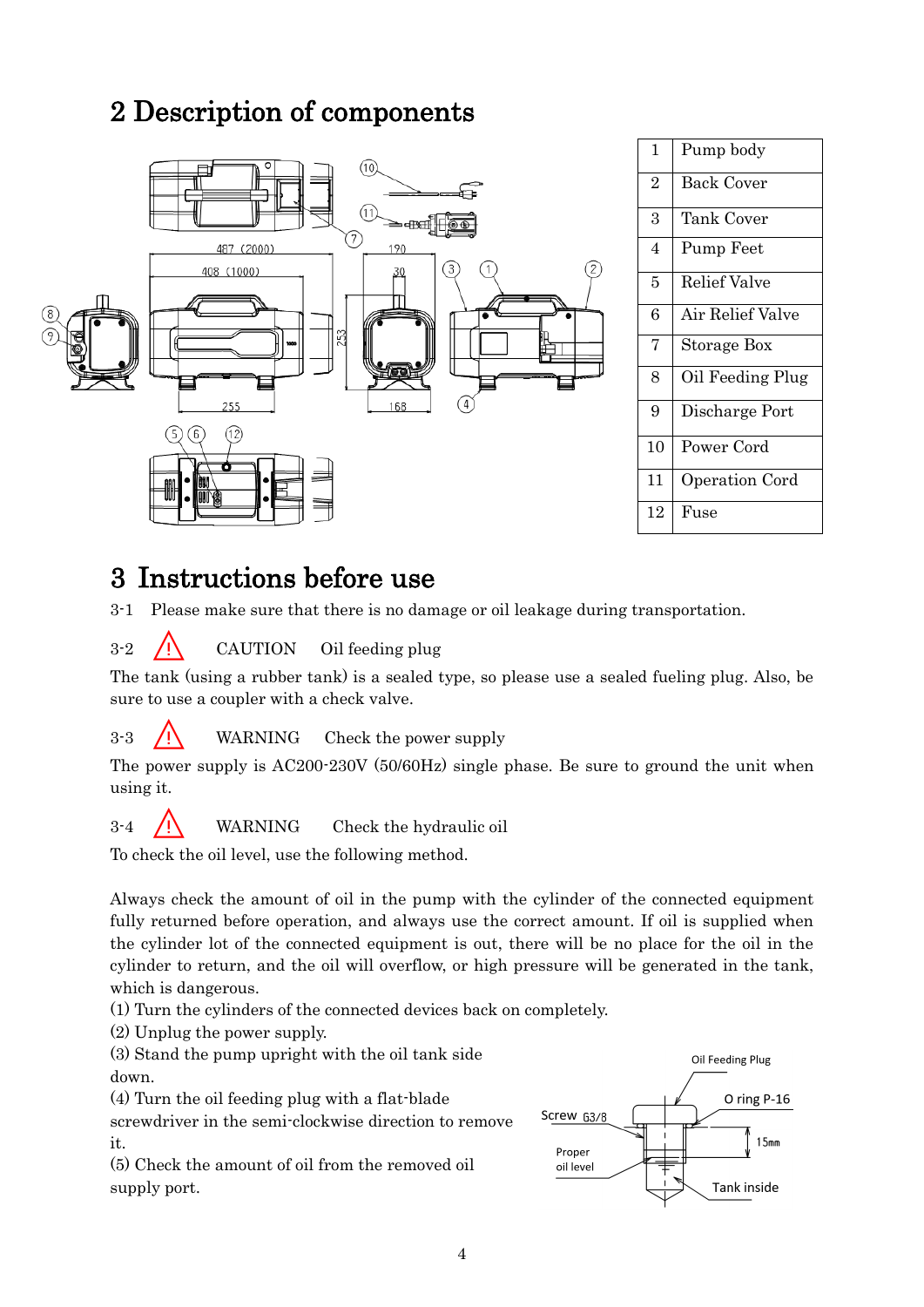(6) If the oil fills up to the step in the oil supply cap, it is normal. (For the type of hydraulic fluid to be used, refer to the section 5-1) Hydraulic fluid.)

(7) Turn the oil supply plug clockwise to tighten it. Be careful not to damage the O-ring.

## 4 Operation

"UP-35DX-IN(L)" with 2-way normally closed solenoid valve, pressure holding and

inching type.

1. When you press the ON button on the two-point control switch, the motor turns and oil is sent through the hose to the cylinder. When you release the switch button, the motor stops, the oil stops flowing, and the cylinder stops.

2. When you press the OFF button on the two-point control switch, the solenoid valve is activated and the oil in the cylinder returns to the tank. (The cylinder returns only when the OFF control switch is pressed, and stops returning when the switch is released. (An intermediate stop of return is possible.)

### 5 Maintenance

### 5-1 Hydraulic oil

① Type of oil

As a general rule, use genuine oil NHO-32 (1 liter ). For urgent use, use high quality hydraulic oil (equivalent to ISO standard #32 viscosity : 32 cSt @40℃).

### ② Oil temperature

The proper operating temperature for hydraulic fluid is 55℃ or less. Stop working until the temperature drops to the proper level.

③ Oil change



### ⚠ CAUTION

Since hydraulic fluid deteriorates, replace the entire amount periodically. The oil should be replaced after 300 hours of operation or 3 months. To replace the oil, remove the oil plug, turn the pump at an angle to remove the oil, and fill the pump to the top of the oil plug, taking care not to let any impurities such as dust enter. The following are the three points to keep in mind when replacing.

\*Make sure that the cylinder is completely back in place.

\*Never add different kinds of oil, even if it is only a small amount.

\*When refilling the oil, be careful not to mix in any foreign matter.

④ Other



### ⚠ WARNING

If oil gets into your eyes, rinse thoroughly with clean water. Rinse thoroughly with clean water and seek medical attention immediately. If oil gets into wounds or other skin areas, rinse with soapy water, stop bleeding, and seek medical attention immediately.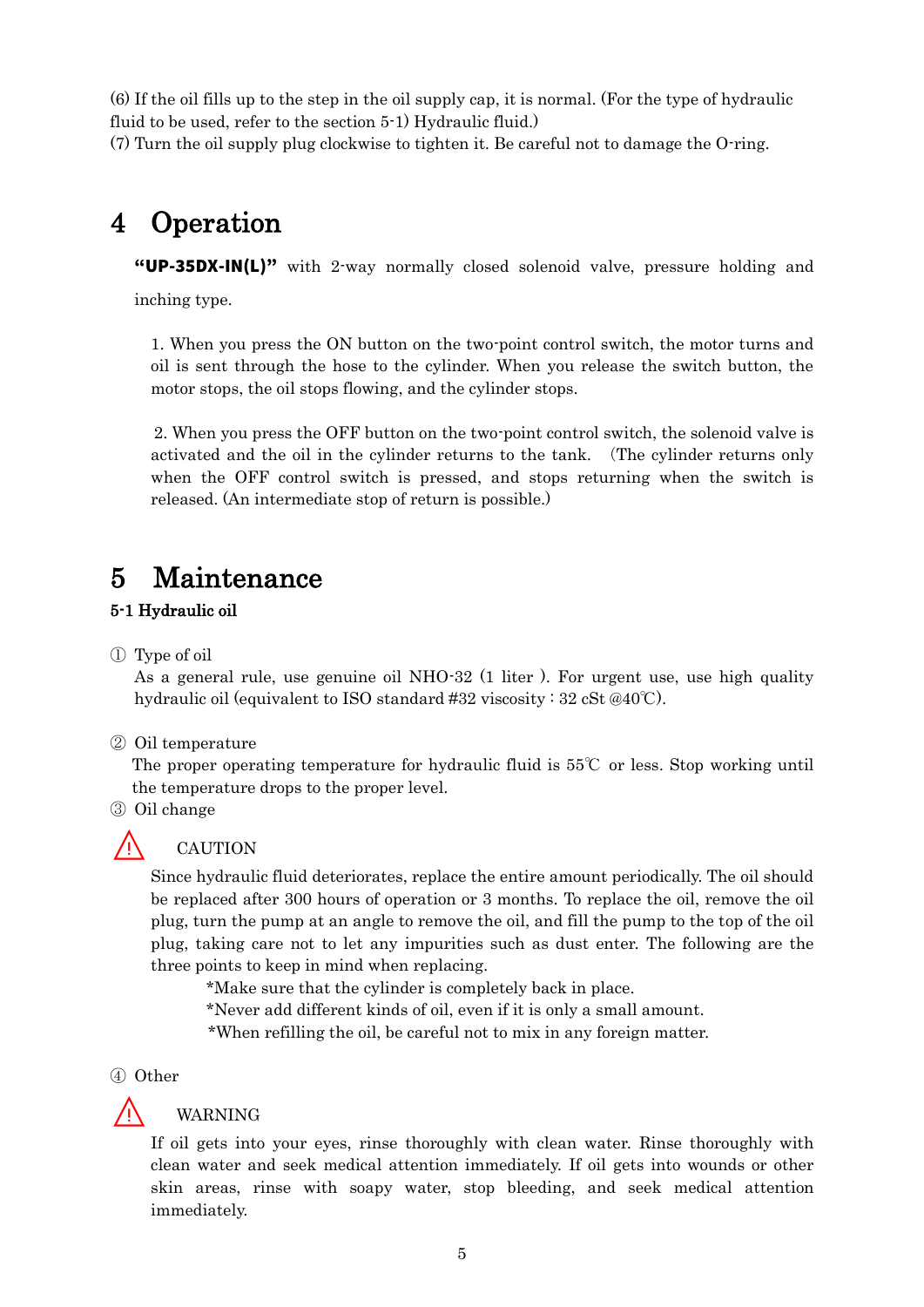#### 5-2 Pressure and piping

<sup>①</sup> Composition of hydraulic equipment system ⚠ WARNING



When combining pumps, high-pressure hoses, cylinders, couplers, valves, etc. to form a hydraulic system, make sure that the maximum working pressure of each device is the same. If a pump with a lower maximum working pressure is used, the maximum working pressure of the system should be adjusted to the lowest one.

② Pressure gauges

Install a pressure gauge to check the pressure at all times, or make it readily available.

 $\odot$  Piping  $\bigwedge$  CAUTION

Wrap sealing tape around the tapered pipe screw when connecting it to the hose piping or to various valves and couplers. Refer to the taper screw tightening torque table below and be careful not to over-tighten.

| NPT, PT sizes | Tightening torque N-m(kgf-m) |
|---------------|------------------------------|
| 1/8"          | $13-14(1.3-1.4)$             |
| 1/4"          | $30-40(3.0-4.0)$             |
| 3/8"          | $60-70(6.0-7.0)$             |
| 1/2"          | $100-110(10.0-11.0)$         |

Do not allow any scraps of sealing tape to enter the hydraulic equipment. Failure to do so may result in damage.

#### 5-3 High pressure hoses

<sup>①</sup> Hose installation ⚠ WARNING

The high pressure hose will expand and contract slightly when pressurized, so allow some room for expansion. Also, be careful not to rub against other hard objects.

Do not clamp the high pressure hose. The high pressure hose will stiffen and move to straighten when pressure is applied. Clamping the hose, especially at the bent part, may cause damage due to excessive force during pressurization. If the high-pressure hose is not handled properly, its life will be extremely short. In particular, it is susceptible to fire (high temperature), extreme bending, and twisting, so do not use it in high temperature environments, below the minimum bending radius, or while twisted.

#### 2 Hose handling / / DANGER

Never drop objects into the high pressure hose. The impact of falling objects may cause the high pressure hose to burst, resulting in a serious accident.

Do not pull the high pressure hose with strong force. Dragging or carrying the pump, cylinder, etc. with the high pressure hose may cause damage to the high pressure hose, resulting in a serious accident.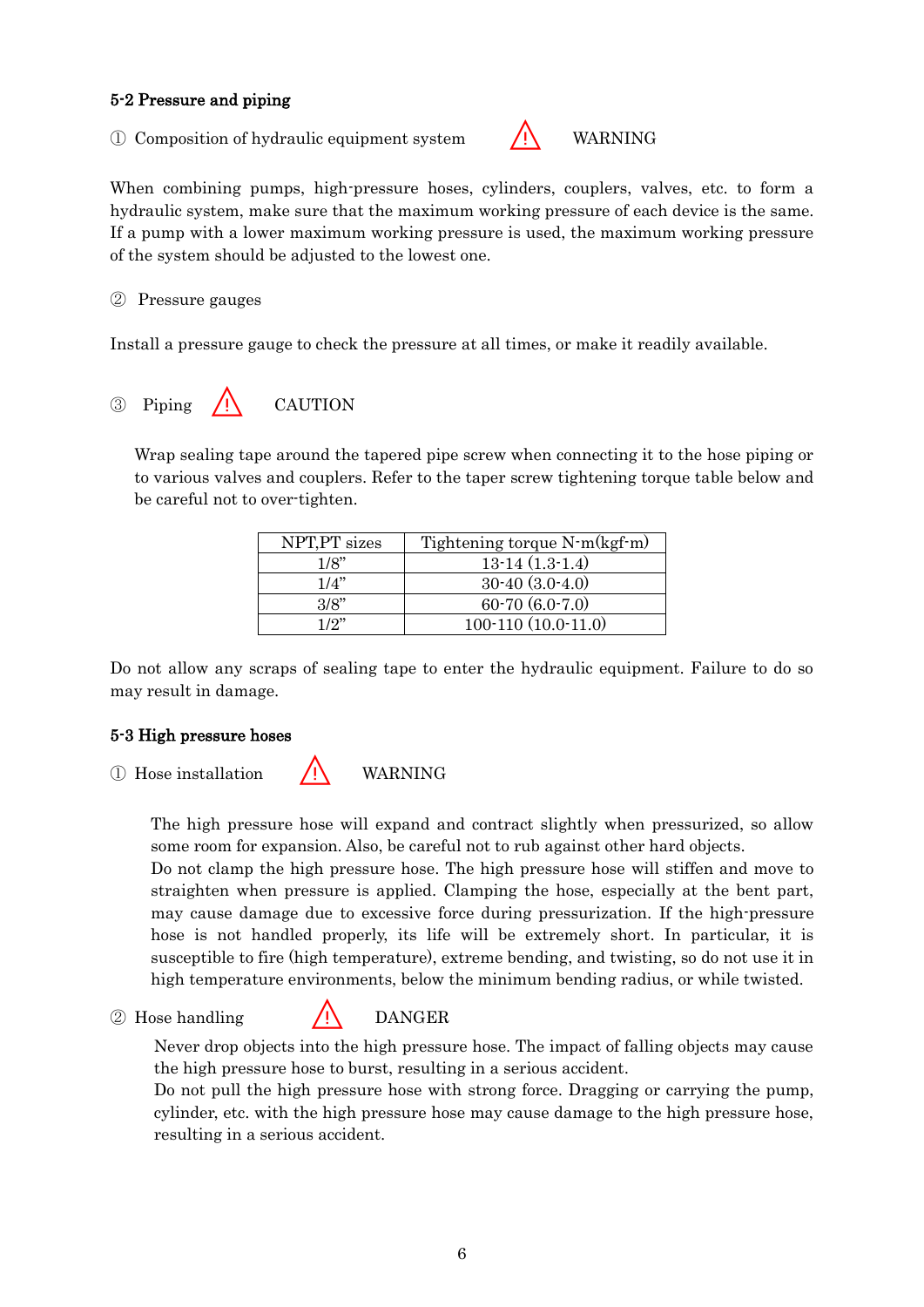#### 5-4 Coupler

#### ① Connection

Before connecting the coupler, make sure that there is no dust, sand, etc. attached to the connection part of the coupler. After connecting, pull the high-pressure hose to confirm the connection.

#### $\overline{Q}$  Handling  $\overline{P}$  WARNING

Do not pressurize the product with the coupler attached to the end of the high-pressure hose without installing the cylinder. If the coupler is damaged, a serious accident may result. If it is necessary to remove the coupler to check the operation and pressurize, avoid working in a direction where the coupler may pop out. Do not connect or disconnect the coupler while it is pressurized.

#### $5-5$  Air inclusion  $/1$  CAUTION

The UP-35DX series has a sealed structure with a rubber tank inside the tank cover. When the tank is full of oil, there is no air ingress, but when a hose, cylinder, or other pressure equipment is connected, the air in the hose, cylinder, or other equipment may enter the pump. If air is mixed in the pump, the pressure will not rise, oil will not be discharged, and other problems will occur. In this case, follow the procedure below to restore the pump.

① Is the oil filled to the fullest level ?

Turn the pump upright (tank cover side down), open the oil supply valve, check the amount of oil, and refill the tank to the full level. (For precautions, refer to "5-1) Replacing the hydraulic fluid (3)".

- ② If the pump does not discharge or the pressure does not rise even after refilling with oil, press the operation switch and the return switch about 10 to 11 times repeatedly with the pump in the upright position.
- ③ If the discharge or pressure still does not increase, loosen the air release valve (No. 5 on page 3) at the bottom of the pump by about two turns, and press the operation switch and the return switch repeatedly about 10 to 11 times. After that, tighten the air release valve and operate the pump for confirmation.

④ When the pump operates normally, be sure to refill the tank with oil to the full capacity. This is because air in the hoses, cylinders, and other hydraulic equipment is in the tank of the pump.

◎How does air accumulate in the pump (rubber tank) when hydraulic equipment is connected together? Always make sure that the oil tank is full before use.

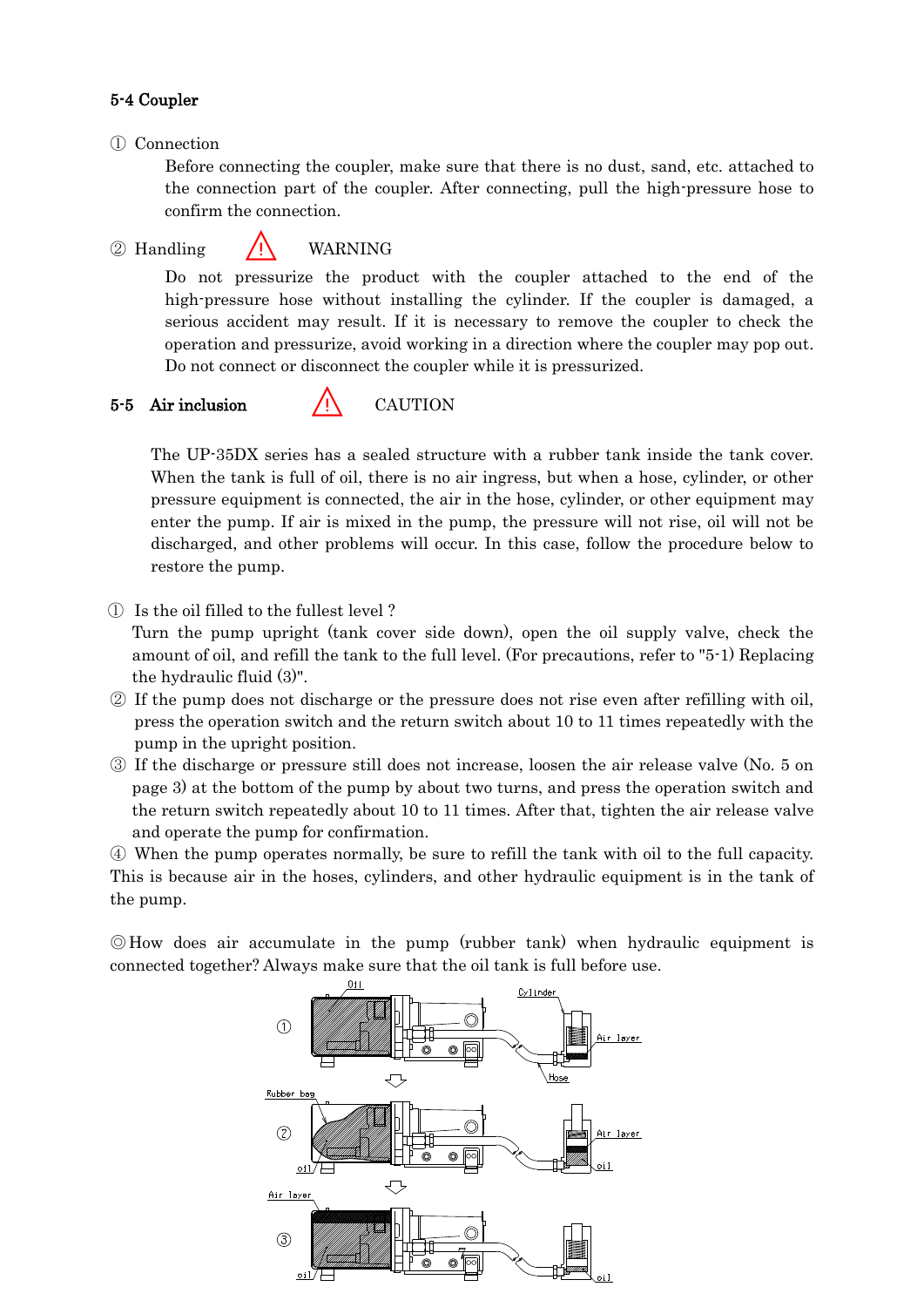#### 5-6 Carbon brushes

 $\overline{O}$  Cautions for use  $\overline{O}$  WARNING



Always pay attention to the wear of the carbon brushes. When the carbon brush is worn down to 6mm or when the motor has been running for more than 150 hours, replace it with a new one. If worn brushes are used as they are, rectifying sparks will increase and cause failure. The material of the carbon brush has a great influence on the performance and life of the motor, so be sure to use a genuine carbon brush when replacing it.



#### ① How to change

First, turn off the power; remove the two rubber caps, then loosen and remove the mounting screws inside with a screwdriver to remove the carbon brush. Replace the brush with a new one and fix the screws and rubber cap.

#### 5-7 Relief valve adjustment

① Range of standard pressure adjustment available is form 58.8 to 68.6MPa. Loosen lock screw on the high-pressure relief valve and turn the adjusting screw a few turns counter-clockwise to decrease pressure setting to a lower desired pressure. Clockwise rotation of the adjusting screw will increase pressure. After setting pressure, replace the lock screw.

Different kind of a spring is needed to adjust and set at lower pressure than the standard. Consult NITTOH authorized distributor.

Loosen the relief valve lock nut (hexagon 2.5mm) and turn the adjust screw (hexagon 6mm) to adjust the pressure to the set value. Turning the adjustment screw to the right will increase the pressure, and turning it to the left will decrease the pressure.

However, the standard product can be adjusted in the pressure range of 58.8 to 68.6 Mpa (600 to 700 kg/cm2). If you want to use it at a pressure lower than that, you will need to replace the spring, so please contact us.



Check the operation and tighten the

lock bolt. The pressure may change when the lock bolt is tightened, so please check the set pressure again.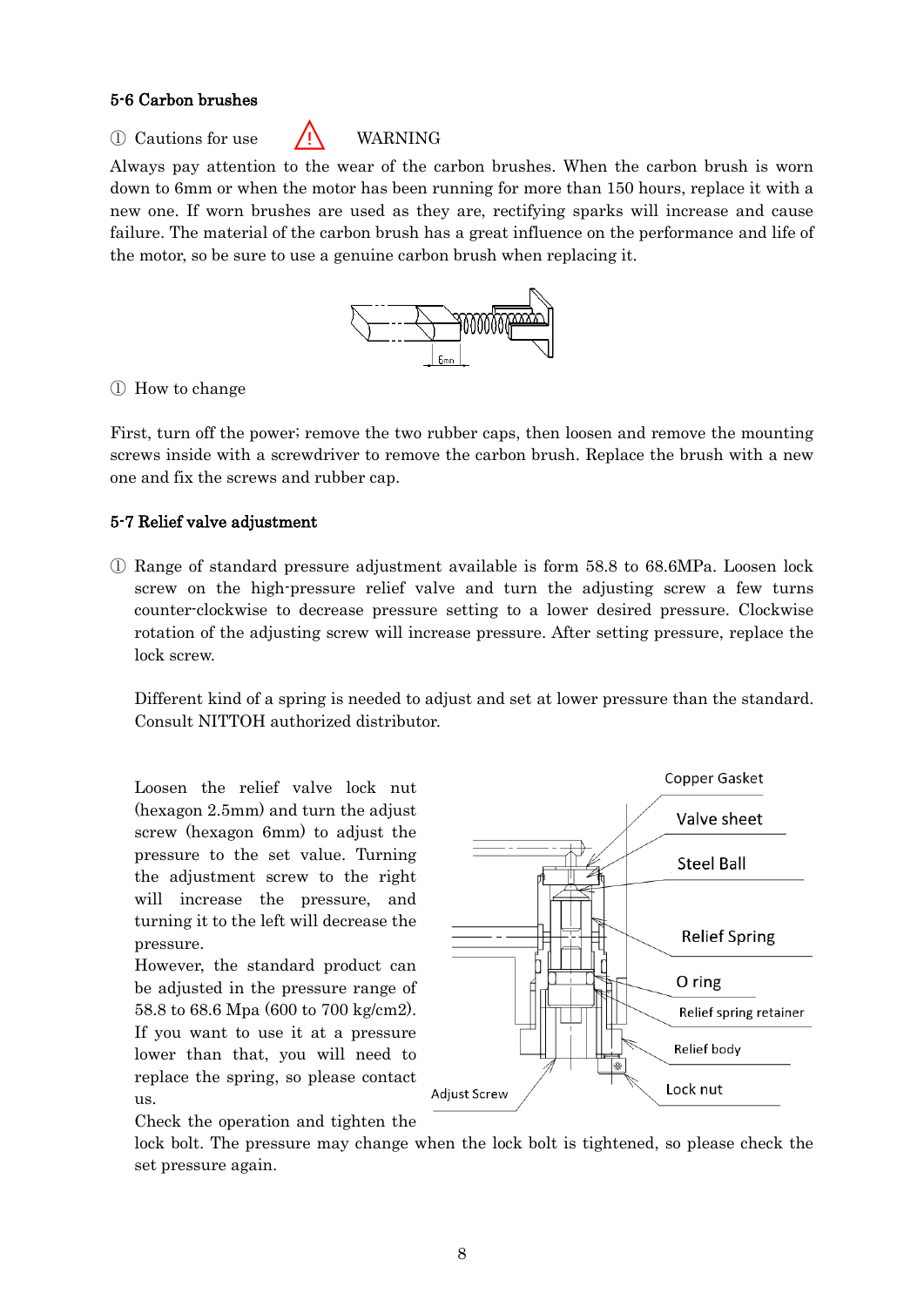#### 5-7 How to remove the cover



| $\mathbb{O}$   | Fitting bolt $M5 \times 10$ Hexagon socket | (7)  | Rubber sheet                               |
|----------------|--------------------------------------------|------|--------------------------------------------|
|                | head screw                                 |      |                                            |
| $\circled{2}$  | Tank Cover                                 | (8)  | Fitting bolt $M5 \times 10$ Hexagon socket |
|                |                                            |      | head screw                                 |
| $\circled{3}$  | Fitting bolt $M5 \times 10$ Hexagon socket | (9)  | Side cover 1                               |
|                | head screw                                 |      |                                            |
| $\circled{4}$  | <b>Back Cover</b>                          | (10) | Side Cover 2                               |
| $\circledS$    | Fitting bolt $M5 \times 15$ Hexagon socket | (11) | Pump body                                  |
|                | head screw                                 |      |                                            |
| $\circledcirc$ | Pump Feet                                  |      |                                            |

#### Disassembly procedure of the cover

The cover cannot be removed if the hose etc. are connected to the outlet.

1. Remove the 4 fitting bolts ① and ③, and then remove ② tank cover , and ④ back cover.

- 2. Lay the pump down so that ⑨ the side cover 1 is on top.
- 3. Remove ⑤ the fitting bolts, and remove ⑥ the two pump feet. ⑦ Rubber sheet is glued.
- 4. Remove ⑧ the 3 mounting bolts.
- 5. Lift up and remove ⑨ the side cover 1.
- 6. Lift up and remove ⑪ the pump body.

Note that there are some wires connected to the pump.

For installation, reverse the above procedure, paying attention to the pump alignment and wiring.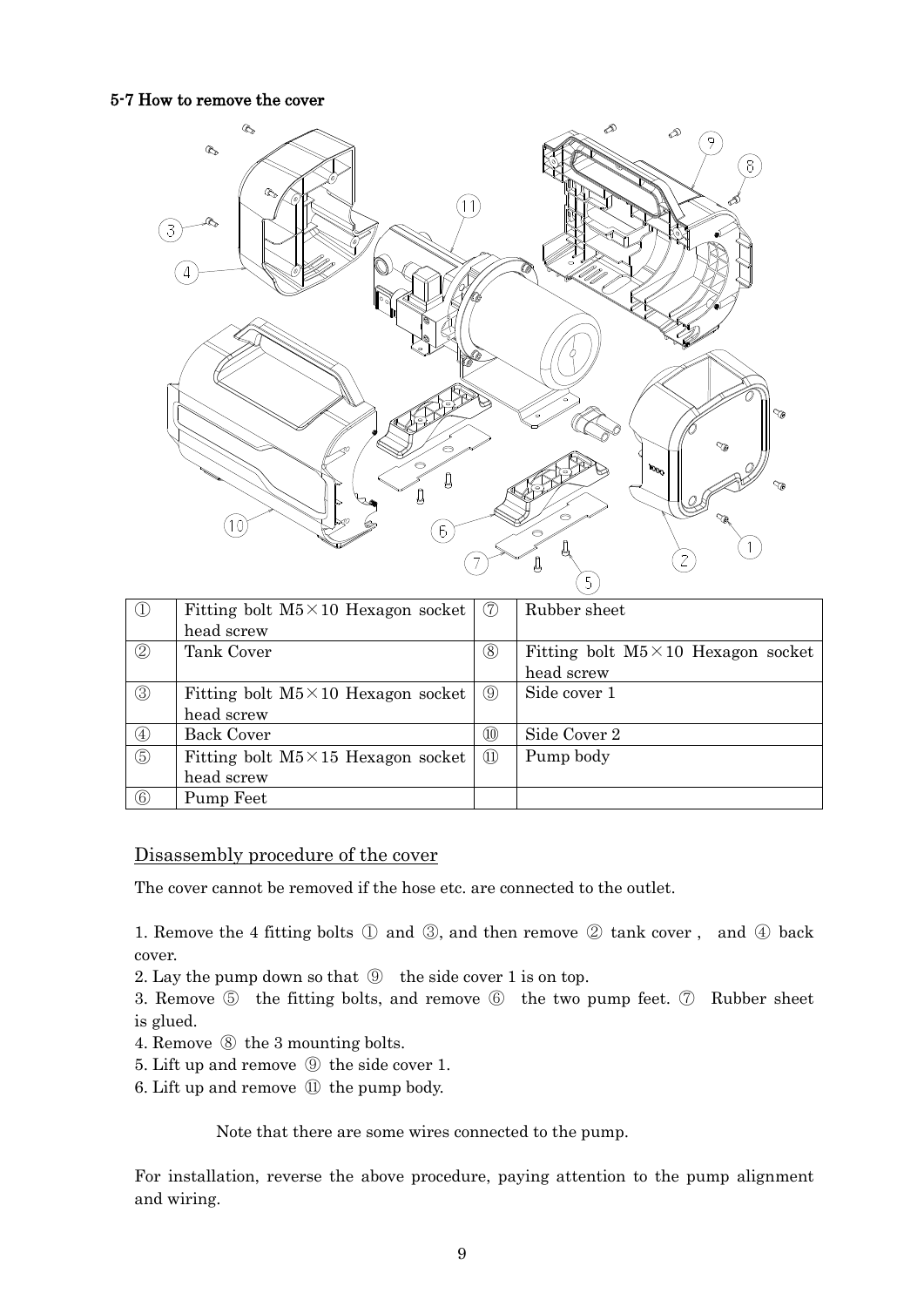### 6 Circuits



#### How to change the carbon brush



1. Remove the back cover.



4. Use the screw threads to set it so that it is stuck in the back.



2. Remove the carbon brush mounting screw with a screwdriver.





3.Pull out the carbon brush and insert a new carbon brush.

5. Screw in the carbon brush mounting screw. If there is any uncomfortable feeling when screwing in, do not screw it in but remove it again. There is a possibility that the metal part of the carbon brush will be deformed.

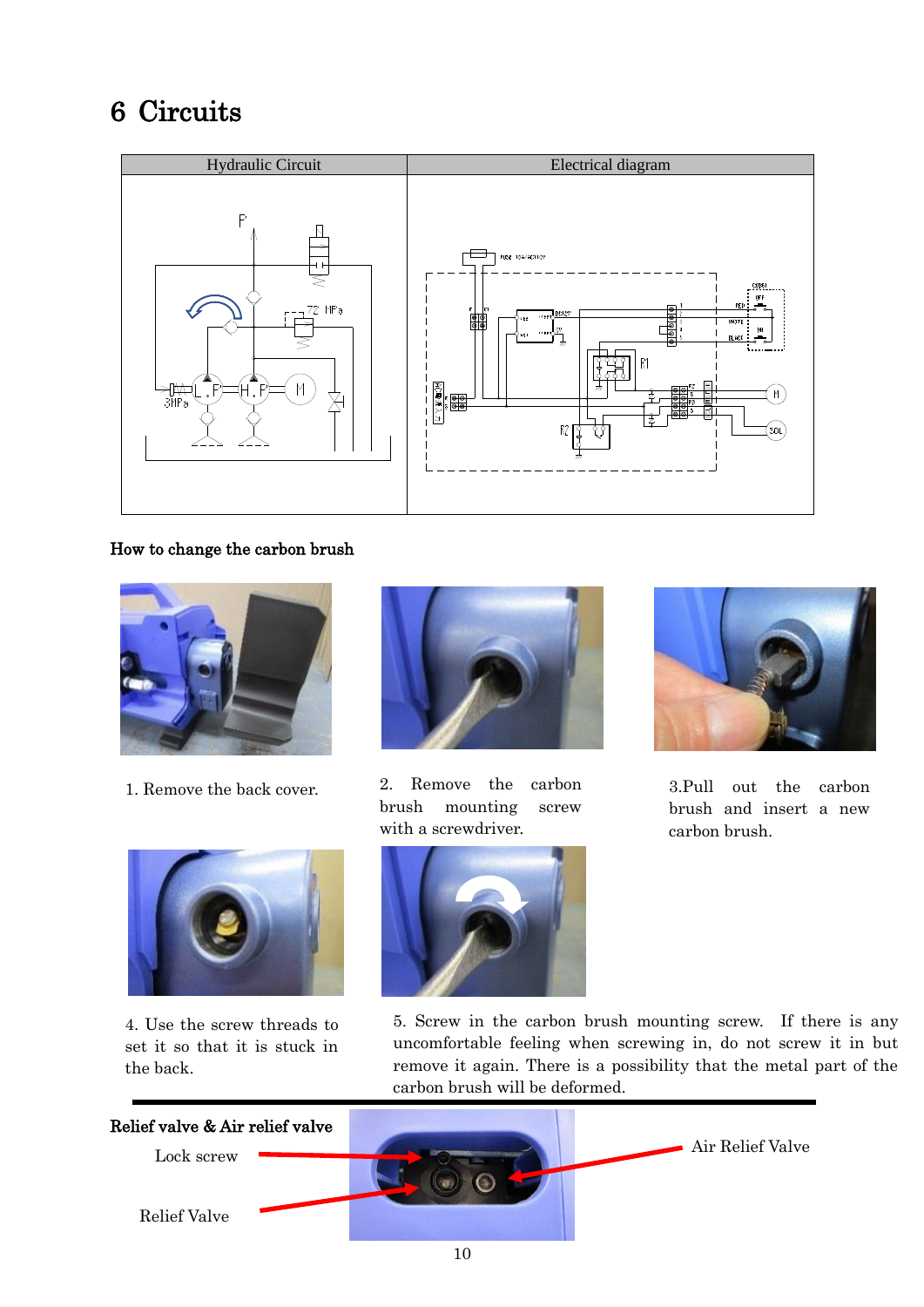## 7 Construction drawings











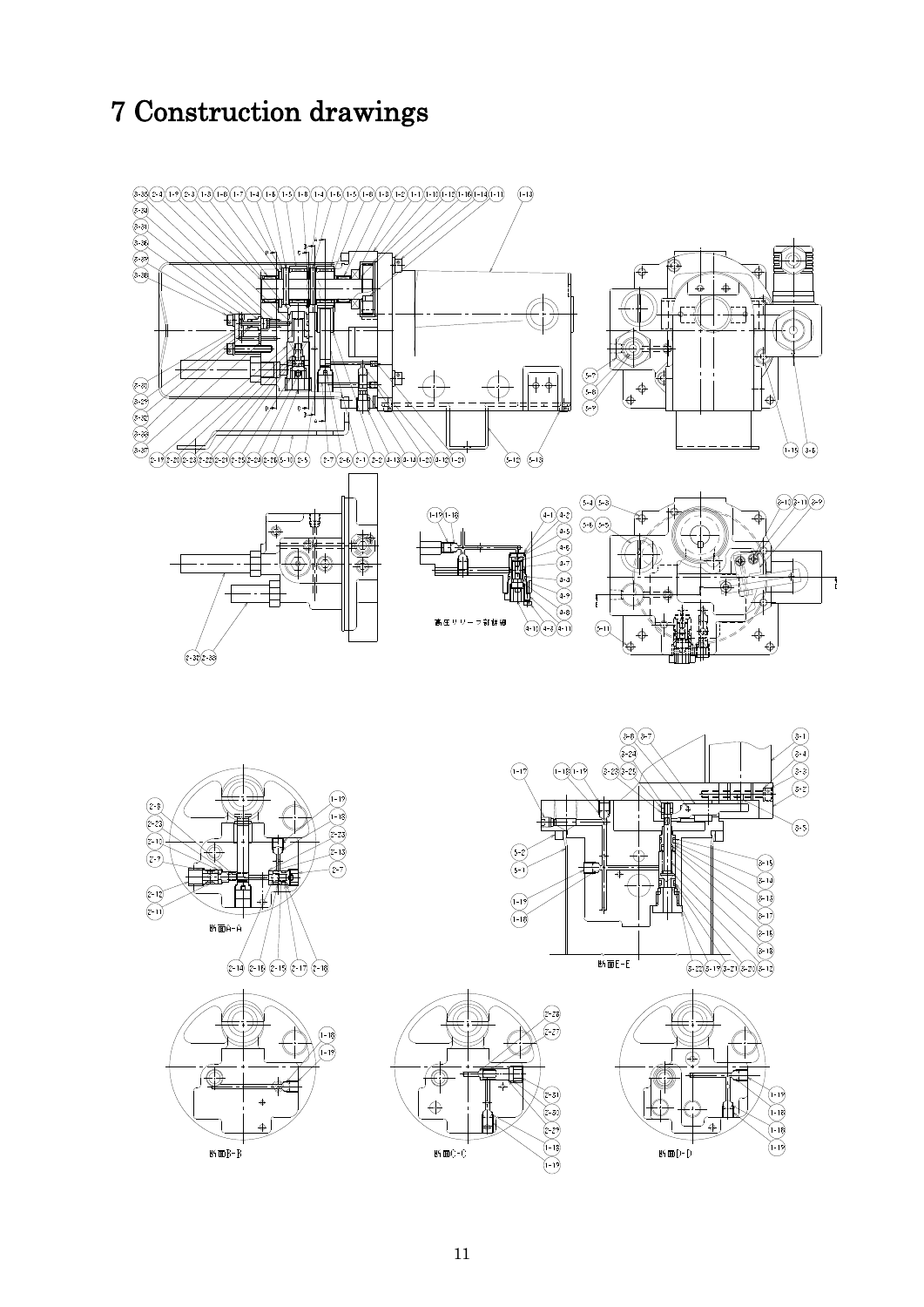### 8 Parts list

| No.             | Part No.               | Description                  |  |  |
|-----------------|------------------------|------------------------------|--|--|
| Driving section |                        |                              |  |  |
| $1 - 1$         |                        | Base plate                   |  |  |
| $1 - 2$         | AC0598A00              | Oil seal                     |  |  |
| $1 - 3$         | <b>TLA1512Z</b>        | Bearing                      |  |  |
| $1 - 4$         |                        | Eccentric collar             |  |  |
| $1 - 5$         | <b>RNAF273013</b>      | Bearing                      |  |  |
| $1-6$           | $\phi$ 4×28            | <b>Spring Pin</b>            |  |  |
| $1 - 7$         | <b>NTB1528</b>         | Thrust bearing               |  |  |
| $1 - 8$         | AS1528                 | Thrust Washer                |  |  |
| $1 - 9$         |                        | Shaft                        |  |  |
| $1 - 10$        |                        | Second gear                  |  |  |
| $1 - 11$        |                        | Key                          |  |  |
| $1 - 12$        | $G-15$                 | G ring                       |  |  |
| $1 - 13$        | AS1528                 | Motor                        |  |  |
| $1 - 14$        | $M6 \times 20$ CAP     | Fitting bolt 1               |  |  |
| $1 - 15$        | PCB $M6 \times 15$     | Fitting bolt 2               |  |  |
| $1 - 16$        | M6                     | Washer                       |  |  |
| $1 - 17$        | PT1/16                 | Plug                         |  |  |
| $1 - 18$        | $\phi$ 6               | Steel ball                   |  |  |
| $1 - 19$        | $M8\times 6$           | Hollow set                   |  |  |
| $1 - 20$        | MB700-050              | Expander                     |  |  |
| $1 - 21$        | MB700-040              | Expander                     |  |  |
|                 |                        | Pump section                 |  |  |
| $2 - 1$         |                        | High pressure piston         |  |  |
| $2 - 2$         |                        | Piston spring                |  |  |
| $2\mbox{-}3$    |                        | Low pressure piston          |  |  |
| $2 - 4$         |                        | Piston spring                |  |  |
| $2 - 5$         |                        | Cupper packing               |  |  |
| $2 - 6$         |                        | High pressure plug           |  |  |
| $2 - 7$         |                        | Pushing screw                |  |  |
| $2 - 8$         |                        | High pressure suction spring |  |  |
| $2 - 9$         | $\phi$ 6               | Steel ball                   |  |  |
| $2 - 10$        | Valve sheet            |                              |  |  |
| $2 - 11$        |                        | Pushing valve sheet          |  |  |
| $2 - 12$        | MSW12                  | Pushing screw                |  |  |
| $2 - 13$        |                        | Valve sheet                  |  |  |
| $2 - 14$        | $\phi$ 5               | Steel ball                   |  |  |
| $2 - 15$        | WF5-10                 | High pressure check spring   |  |  |
| $2 - 16$        |                        | Check retainer               |  |  |
| $2 - 17$        | $P-7$                  | $0$ ring                     |  |  |
| $2 - 18$        | P-7 bias               | Back up ring                 |  |  |
| $2 - 19$        |                        | Low pressure suction holder  |  |  |
| $2 - 20$        | WF5-10                 | Low pressure suction spring  |  |  |
| $2 - 21$        | $\phi$ 5               | Steel ball                   |  |  |
| $2 - 22$        | Valve sheet            |                              |  |  |
| $2 - 23$        | Cupper packing         |                              |  |  |
| $2 - 24$        | Suction retainer       |                              |  |  |
| $2 - 25$        | MSW12-6                | Pushing screw                |  |  |
| $2 - 26$        | MSWA20                 | Pushing screw                |  |  |
| $2 - 27$        | $WF5-10$               | Low pressure check spring    |  |  |
| $2 - 28$        | Steel ball<br>$\phi$ 5 |                              |  |  |
| $2 - 29$        |                        | Cupper packing               |  |  |
| $2 - 30$        |                        | Retainer F                   |  |  |

| $2 - 31$ | MSWAS12-6              | Pushing screw                |  |  |  |
|----------|------------------------|------------------------------|--|--|--|
| $2 - 32$ |                        | Low pressure suction filter  |  |  |  |
| $2 - 33$ |                        | High pressure suction filter |  |  |  |
|          | Returning section      |                              |  |  |  |
| $3 - 1$  | $NW-22B$               | Solenoid                     |  |  |  |
| $3 - 2$  |                        | Base block                   |  |  |  |
| $3 - 3$  | $M5 \times 45$         | Fitting bolt                 |  |  |  |
| $3 - 4$  | M5                     | Spring washer                |  |  |  |
| $3 - 5$  |                        | Push pin                     |  |  |  |
| $3 - 6$  | $\phi$ 3×8             | Spring pin                   |  |  |  |
| $3 - 7$  |                        | Lever                        |  |  |  |
| $3 - 8$  | $MS3-25$               | Straight Pin                 |  |  |  |
| $3-9$    |                        | Lever support                |  |  |  |
| $3 - 10$ | $MA \times 10$ CAP     | Fitting bolt                 |  |  |  |
| $3 - 11$ | M <sub>4</sub>         | Spring washer                |  |  |  |
| $3 - 12$ |                        | Poppet                       |  |  |  |
| $3 - 13$ |                        | Sleeve                       |  |  |  |
| $3 - 14$ | $P-8$                  | $0$ ring                     |  |  |  |
| $3 - 15$ | P-8 bias               | Back up ring                 |  |  |  |
| $3 - 16$ | $P-5$                  | $0$ ring                     |  |  |  |
| $3 - 17$ | P-5 bias               | Back up ring                 |  |  |  |
| $3 - 18$ | <b>WH8-20</b>          | Spring                       |  |  |  |
| $3 - 19$ |                        | Valve sheet                  |  |  |  |
| $3 - 20$ | $P-9$                  | O ring                       |  |  |  |
| $3 - 21$ | P-9 bias               | Back up ring                 |  |  |  |
| $3 - 22$ |                        | Valve sheet pushing screw    |  |  |  |
| $3 - 23$ | M <sub>4</sub>         | Washer                       |  |  |  |
| $3 - 24$ | $M4.5\times P0.75$     | Hexagon nut                  |  |  |  |
| $3 - 25$ | M <sub>4</sub>         | Tooth lock washer            |  |  |  |
| $3 - 26$ |                        |                              |  |  |  |
| $3 - 27$ |                        | -                            |  |  |  |
| $3 - 28$ | $\overline{a}$         |                              |  |  |  |
| $3 - 29$ |                        | Push pin holder              |  |  |  |
| $3 - 30$ | $\phi$ 3 $\times$ 15.8 | Push pin                     |  |  |  |
| $3 - 31$ |                        | Push pin spacer              |  |  |  |
| $3 - 32$ | $P-3$                  | $O$ ring                     |  |  |  |
| $3 - 33$ | P-3 endless            | Back up ring                 |  |  |  |
| $3 - 34$ |                        | Stopper pin                  |  |  |  |
| $3 - 35$ | WB6-10                 | Spring                       |  |  |  |
| $3 - 36$ | MB700-040              | Expander                     |  |  |  |
| $3 - 37$ | $P-5$                  | O ring                       |  |  |  |
| $3 - 38$ | $M5 \times 30$         | Fitting bolt                 |  |  |  |
| $3 - 39$ | M5                     | Spring washer                |  |  |  |
|          |                        | Relief valve section         |  |  |  |
| $4 - 1$  |                        | Cupper packing               |  |  |  |
| $4 - 2$  |                        | Valve sheet                  |  |  |  |
| $4 - 3$  |                        | High pressure relief         |  |  |  |
| $4 - 4$  | $S-12$                 | $0$ ring                     |  |  |  |
| $4 - 5$  | $\phi$ 2.5             | Steel ball                   |  |  |  |
| $4-6$    |                        | Relief ball receiver         |  |  |  |
| $4 - 7$  |                        |                              |  |  |  |
|          |                        | High pressure spring         |  |  |  |
| $4 - 8$  |                        | Spring pushing               |  |  |  |
| $4 - 9$  | $P-6$                  | O ring                       |  |  |  |
| $4 - 10$ | MSWA12                 | Pushing screw                |  |  |  |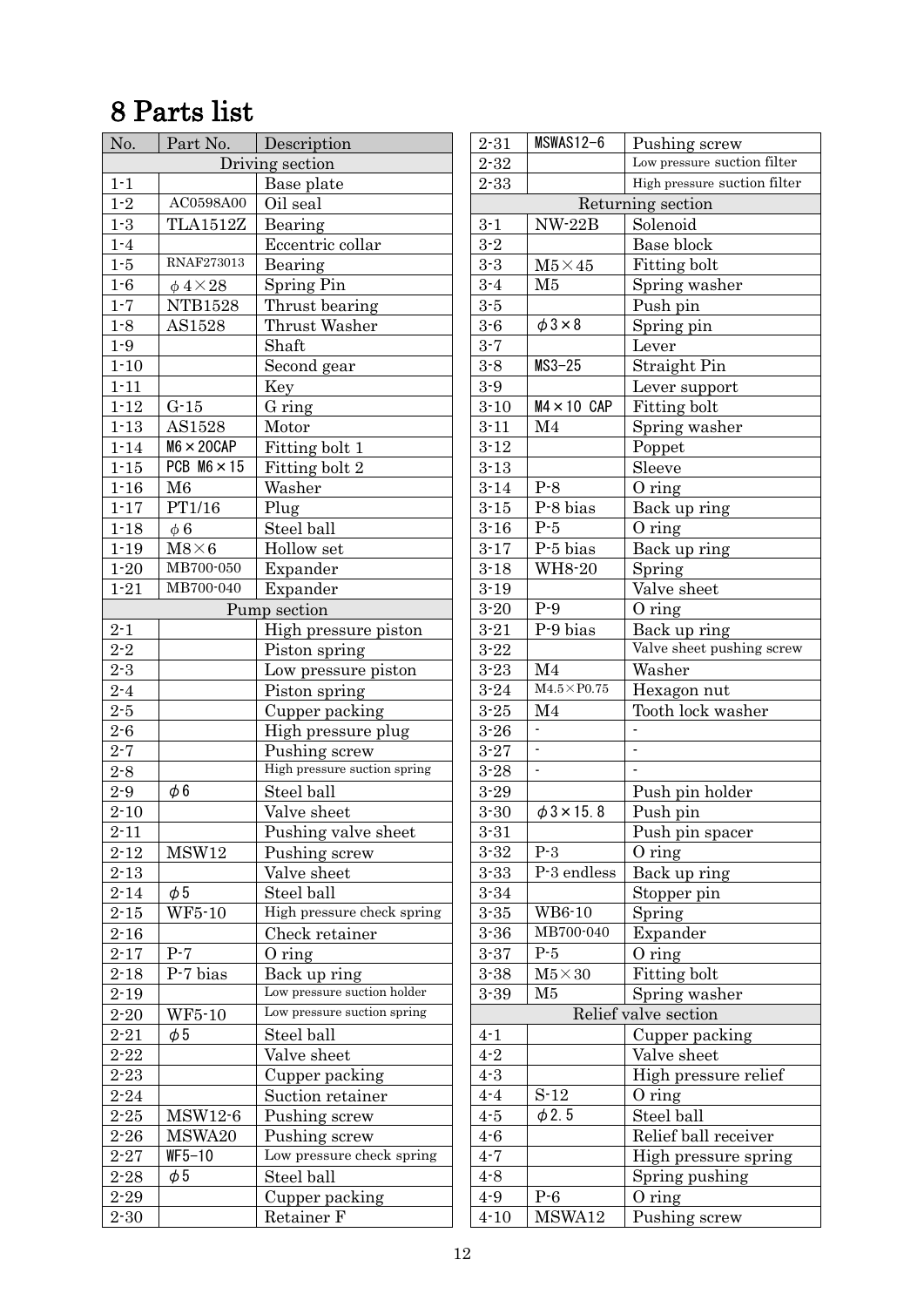| $4 - 11$     | $M3\times 6$  | Lock screw      |  |
|--------------|---------------|-----------------|--|
| $4 - 12$     | $\phi$ 6      | Steel ball      |  |
| $4 - 13$     |               | Ball pushing    |  |
| $4 - 14$     | $P-4$         | $0$ ring        |  |
| Tank section |               |                 |  |
| $5 - 1$      |               | Rubber tank 1L  |  |
| $5 - 2$      |               | Fixed tank ring |  |
| $5-3$        | $M6\times 20$ | Fitting bolt    |  |
| $5 - 4$      | M6            | Spring washer   |  |

| $5 - 5$  |               | Oil feeding plug     |
|----------|---------------|----------------------|
| $5 - 6$  | $P-16$        | $0$ ring             |
| $5 - 7$  |               | Discharge nipple     |
| $5 - 8$  | <b>TSC-14</b> | Coin filter          |
| $5-9$    | $O-14$        | Snap ring            |
| $5 - 10$ |               | Pump stay tank side  |
| $5 - 11$ | $M6\times10$  | Fitting bolt         |
| $5 - 12$ |               | Pump stay motor side |
| $5 - 13$ | $M4\times10$  | Firring bolt         |

## 9 Trouble shooting guide

WARNING To avoid injury, repairs and troubleshooting should be performed by qualified personnel familiar with this type of equipment. Use appropriate gauges and equipment.

| Problems                  | <b>Possible Causes</b><br>Remedies        |                                      |  |
|---------------------------|-------------------------------------------|--------------------------------------|--|
| Motor does not run        | (1) No supply voltage.                    | $(1)$ Check line voltage.            |  |
|                           | (2) Broken lead wire or defective         | $(2)$ Replace defective part.        |  |
| WARNING                   | power cord plug.                          |                                      |  |
| Disconnect power          | (3) Defective switches.                   | (3) Check switches.                  |  |
| supply before             | (4) Worn carbon brushes.                  | (4) Replace carbon brushes.          |  |
| disassembly or repair.    | (5) Defective motor.                      | (5) Repair or replace motor.         |  |
|                           | (6) Defective remote switch.              | (6) Repair or replace switch.        |  |
|                           | (7) Unit is not plugged in.               | (7) Plug in unit.                    |  |
| Abnormal<br>noise<br>of   | $(1)$ Damage or pump or motor.            | (1) Repair or replace unit.          |  |
| motor.                    | (2) Damage of ball bearings, etc.         | (2) Replace ball bearings.           |  |
| Motor<br>but<br>runs,     | (1) Damage of release valve.              | (1) Repair or replace it.            |  |
| cylinders<br>do<br>not    | $(2)$ Oil level is too low.               | $(2)$ Fill reservoir to 1/2 of level |  |
| advance or retract.       |                                           | all<br>cylinders<br>gauge with       |  |
|                           |                                           | retracted.                           |  |
|                           | $(3)$ Air in system.                      | (3) Bleed the system.                |  |
|                           | $(4)$ Filter plugged or dirt in pump.     | $(4)$ Pump<br>filter<br>should<br>be |  |
|                           |                                           | if necessary,<br>cleaned<br>and      |  |
|                           |                                           | pump should be dismantled            |  |
|                           |                                           | and cleaned.                         |  |
|                           | (5) Damage of pump body.                  | (5) Repair pump.                     |  |
|                           | (6) Damage or out of adjustment           | (6) Repair or readjust as needed.    |  |
|                           | of relief valve.                          |                                      |  |
| Cylinders works, but      | (1) Damage of release valve.              | (1) Repair or replace.               |  |
| full pressure is<br>not   | $(2)$ Air in system.                      | $(2)$ Bleed the system.              |  |
| built up.                 | (3) Damage of pump body.                  | $(3)$ Repair pump.                   |  |
|                           | (4) Lowering of set pressure or           | (4) Readjustment of set pressure     |  |
|                           | damage of relief valve.                   | or repair of relief valve.           |  |
| Cylinders works, but      | (1) Damage of release valve.              | $(1)$ Repair or replace.             |  |
| their speed too slow,     | $(2)$ Air in system.                      | $(2)$ Bleed the system.              |  |
| partially or erratically. | (3) Unacceptable<br>oil<br>rise<br>in     | (3) Stop operation or install oil    |  |
|                           | temperature.                              | cooler. (max. $55^{\circ}$ C)        |  |
|                           | (4) Damage of pump body.                  | (4) Repair pump.                     |  |
| Cylinders<br>do<br>not    | (1) Damage of release valve.              | $(1)$ Repair or replace.             |  |
| retract.                  | (2) Damage of return springs of           | (2) Repair or replace springs or     |  |
|                           | cylinders or quick couplers.              | couplers.                            |  |
| Oil leaks.                | Damage seals, seats or steel              | Replace them.                        |  |
|                           | balls.                                    |                                      |  |
| Short circuit.            | $(1)$ Damage cords.                       | $(1)$ Replace.                       |  |
|                           | $(2)$ Bad<br>insulation<br>electric<br>of | $(2)$ Replace.                       |  |
|                           | parts.                                    |                                      |  |